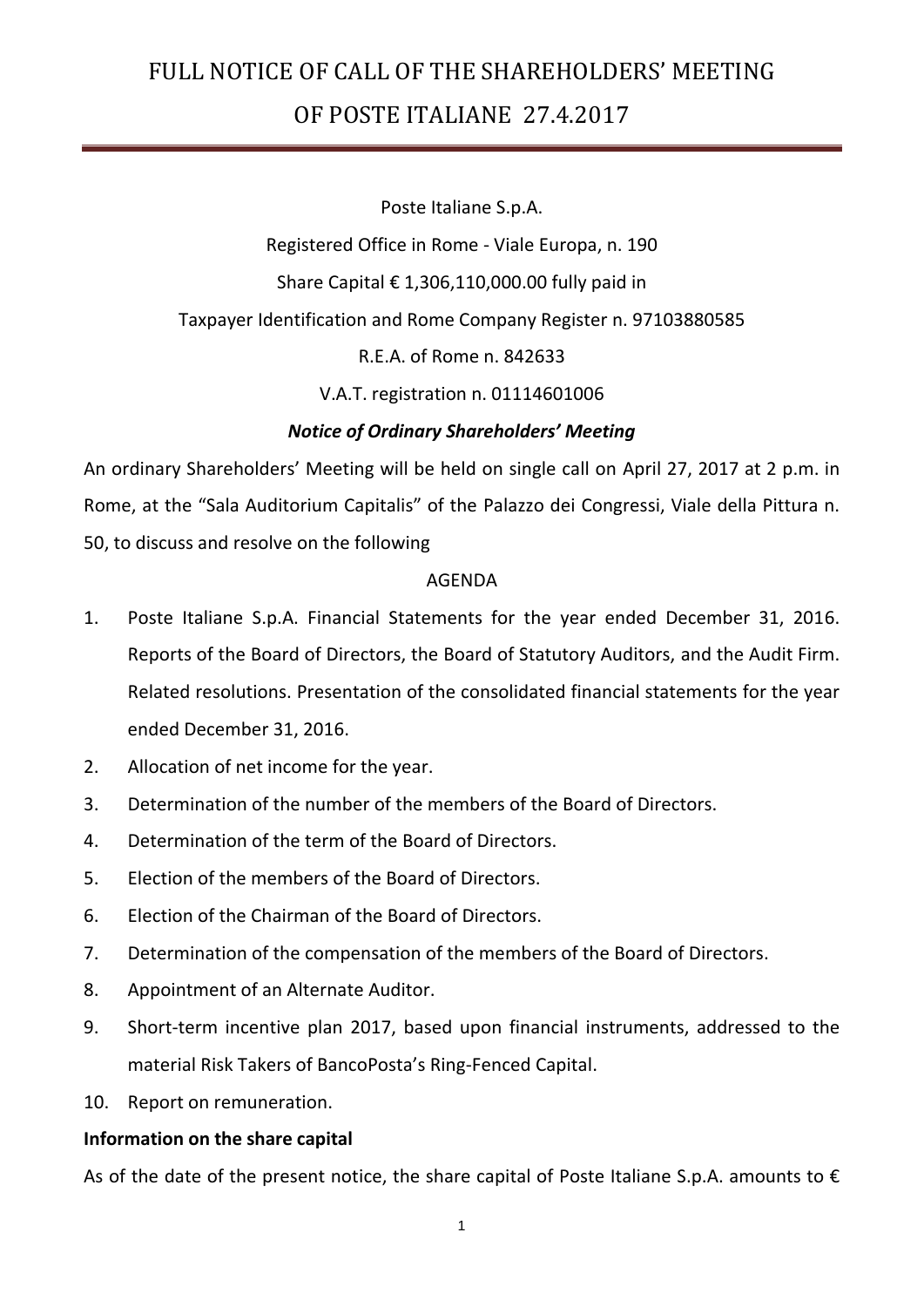1,306,110,000.00, divided into 1,306,110,000 ordinary shares without par value.

#### **Entitlement to attend and to vote at the Shareholders' Meeting**

Pursuant to article 83-*sexies* of Legislative Decree n. 58 of February 24, 1998 (hereinafter, for the sake of brevity, "Consolidated Law on Finance") and article 10.1 of the corporate bylaws, shareholders are entitled to attend and to vote at the Shareholders' Meeting if the Company has received a special notice from an authorized intermediary based on the accounting records at the end of the seventh trading day preceding the date of the Shareholders' Meeting (i.e., April 18, 2017). Credit and debit entries recorded on the accounts subsequently to such date do not count for the purpose of entitlement to vote at the Shareholders' Meeting.

The intermediary's notice must be received by Poste Italiane S.p.A. by the end of the third trading day preceding the date set for the Shareholders' Meeting (i.e., by April 24, 2017), without prejudice to the right to attend and to vote in the event the Company receives the notice after the aforesaid deadline, provided it is received before the Shareholders' Meeting begins.

#### **Representation at the Shareholders' Meeting**

#### *Ordinary proxy*

Those entitled to vote may be represented at the Shareholders' Meeting pursuant to the law through a proxy granted in writing or via an electronic document pursuant to article 21, paragraph 2 of Legislative Decree n. 82 of March 7, 2005. For this purpose, the proxy form found in the section of the Company's website [\(www.posteitaliane.it\)](http://www.posteitaliane.it/) dedicated to the present Shareholders' Meeting may be used. The proxy may be sent to the Company by ordinary mail (addressed to: Poste Italiane S.p.A. – *Legal and Corporate Affairs/Corporate Affairs* – Via dei Crociferi n. 23 – 00187 Rome, Italy – Ref. "Voting proxy"), or by email to the certified address affari.societari@pec.posteitaliane.it, or via fax to +39 06 59585733. Pursuant to article 11.1 of the corporate bylaws, the proxy may also be notified to the Company electronically up to the beginning of the Shareholders' Meeting by using the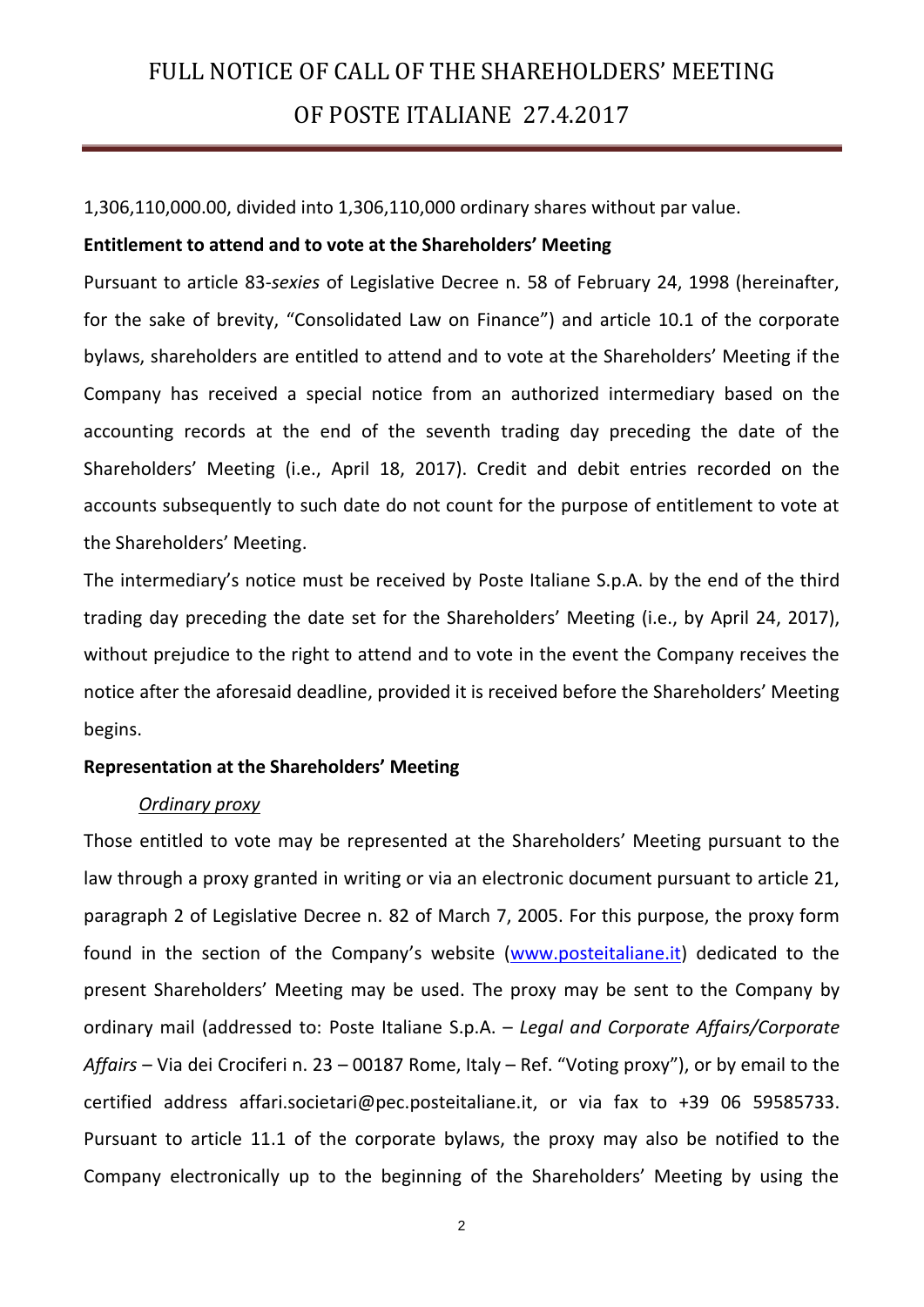aforesaid section of the Poste Italiane website dedicated to the present Shareholders' Meeting. Instead of the original, the representative may deliver or transmit to the Company a copy of the proxy, even electronically, certifying under his or her responsibility the conformity of the proxy to the original and the identity of the delegator.

#### *Proxy to the representative appointed by the Company*

The proxy may also be granted to Società per Amministrazioni Fiduciarie Spafid S.p.A. ("SPAFID S.p.A."), whose registered office is in Milan, the representative appointed by the Company for this purpose pursuant to article 135-*undecies* of the Consolidated Law on Finance and article 11.5 of the corporate bylaws.

In this regard, shareholders may use the specific form available, together with the related instructions for filling it out and sending it, in the section of the Company's website [www.posteitaliane.it](http://www.posteitaliane.it/) dedicated to the present Shareholders' Meeting, as well as at its registered office.

The proxy to the appointed representative must contain voting instructions regarding all or some of the items on the agenda, and may be delivered by hand, during office hours, or sent by registered mail with notification of receipt to the aforesaid representative by the end of the second trading day preceding the date of the Shareholders' Meeting at the following address: SPAFID S.p.A. (Ref. "Proxy Poste Italiane S.p.A. Shareholders' Meeting"), Foro Buonaparte n. 10, 20121 Milan, Italy; considering that the said term of the second trading would end on a non-working day (i.e. April 25, 2017), it will be postponed to the day after, with deadline on April 26, 2017. Without prejudice to sending the original proxy, complete with voting instructions, the same may also sent to SPAFID S.p.A., even electronically, at its certified mail address assemblee@pec.spafid.it, or via fax to +39 02 875317. Sending the proxy signed with an electronic signature, pursuant to the regulations in force, to the aforesaid certified email address satisfies the in-writing requirement.

The proxy and the instructions may be revoked by the aforesaid deadline in the ways specified above.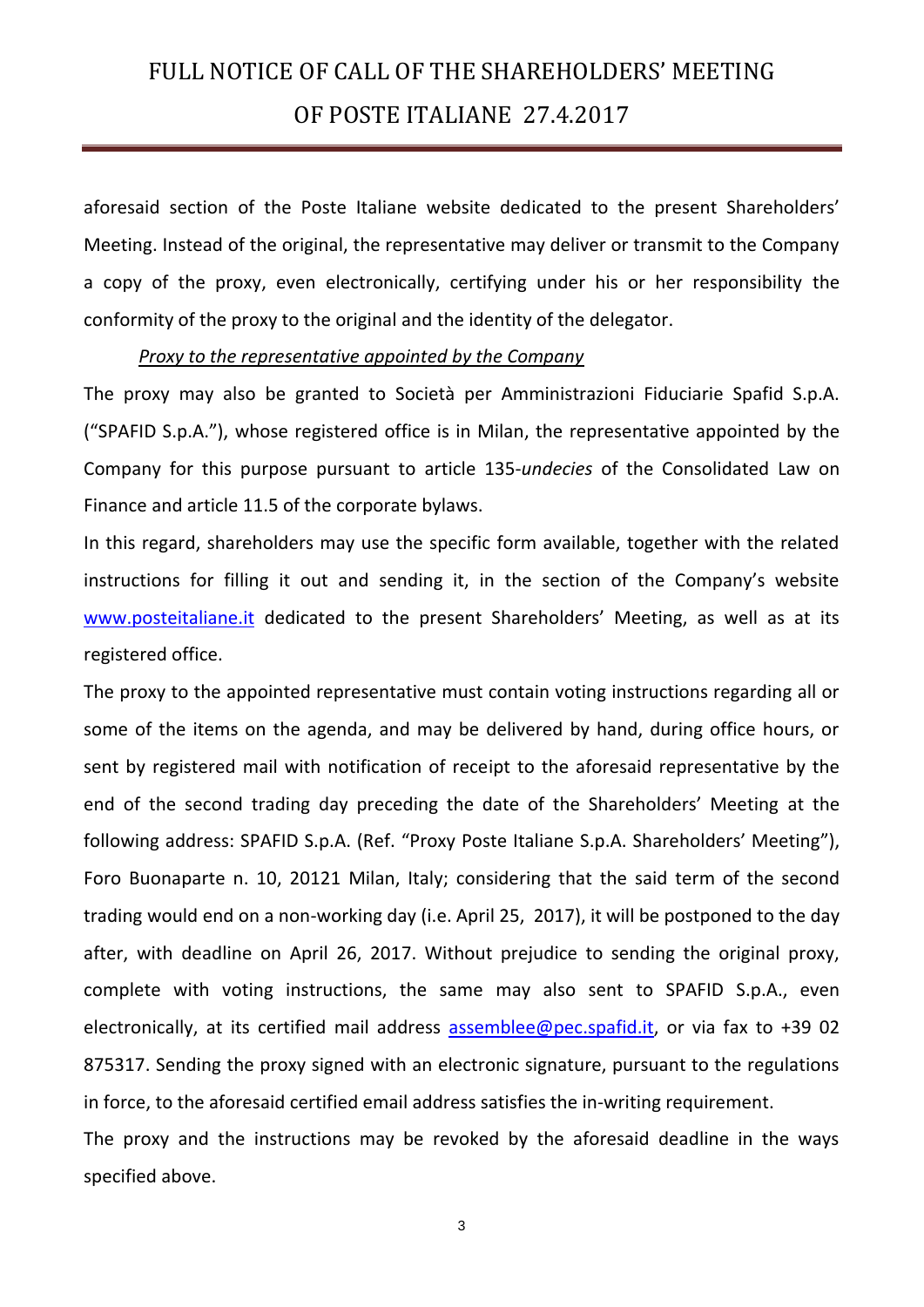The proxy has effect only for the proposals regarding which voting instructions have been given. The shares for which the proxy, even if partial, was conferred are counted for the purposes of the quorum required for the Shareholders' Meeting. With regard to the proposals for which voting instructions have not been given, the shares are not counted for the purposes of calculating the majority and the percentage of capital required for the approval of the resolutions.

#### **Additions to the agenda and presentation of new proposals for resolutions**

Pursuant to article 126-*bis* of the Consolidate Law on Finance, shareholders representing, even jointly, at least 2.5% of the share capital may request – in writing and within ten days from the publication of the present notice, i.e. by March 27, 2017 – additions to the list of items on the agenda, specifying in their request the additional matters they propose, or present proposals for resolutions on matters already on the agenda of the Shareholders' Meeting (it being understood in the latter regard that whoever is entitled to vote may, in any case, individually present proposals for resolutions at the Shareholders' Meeting). Additions to the agenda are not admitted with regard to matters on which Shareholders' Meetings resolve, according to the law, on proposals of the Board of Directors or on the basis of a project or a report prepared by them other than those specified in article 125-*ter*, paragraph 1, of the Consolidated Law on Finance. Pursuant to the regulations in force, shareholders are entitled to request additions to the agenda or to present proposals for resolutions if the Company has received a special notice from an authorized intermediary certifying their possession of the equity interest required. For further information on the right to request additions to the agenda and to present proposals for resolutions, as well as on the related procedures for exercising such right, see the section of the Company's website dedicated to the present Shareholders' Meeting.

#### **The right to ask questions before the Shareholders' Meeting**

Pursuant to article 127-*ter* of the Consolidated Law on Finance, questions regarding the items on the agenda may also be asked before the Shareholders' Meeting by shareholders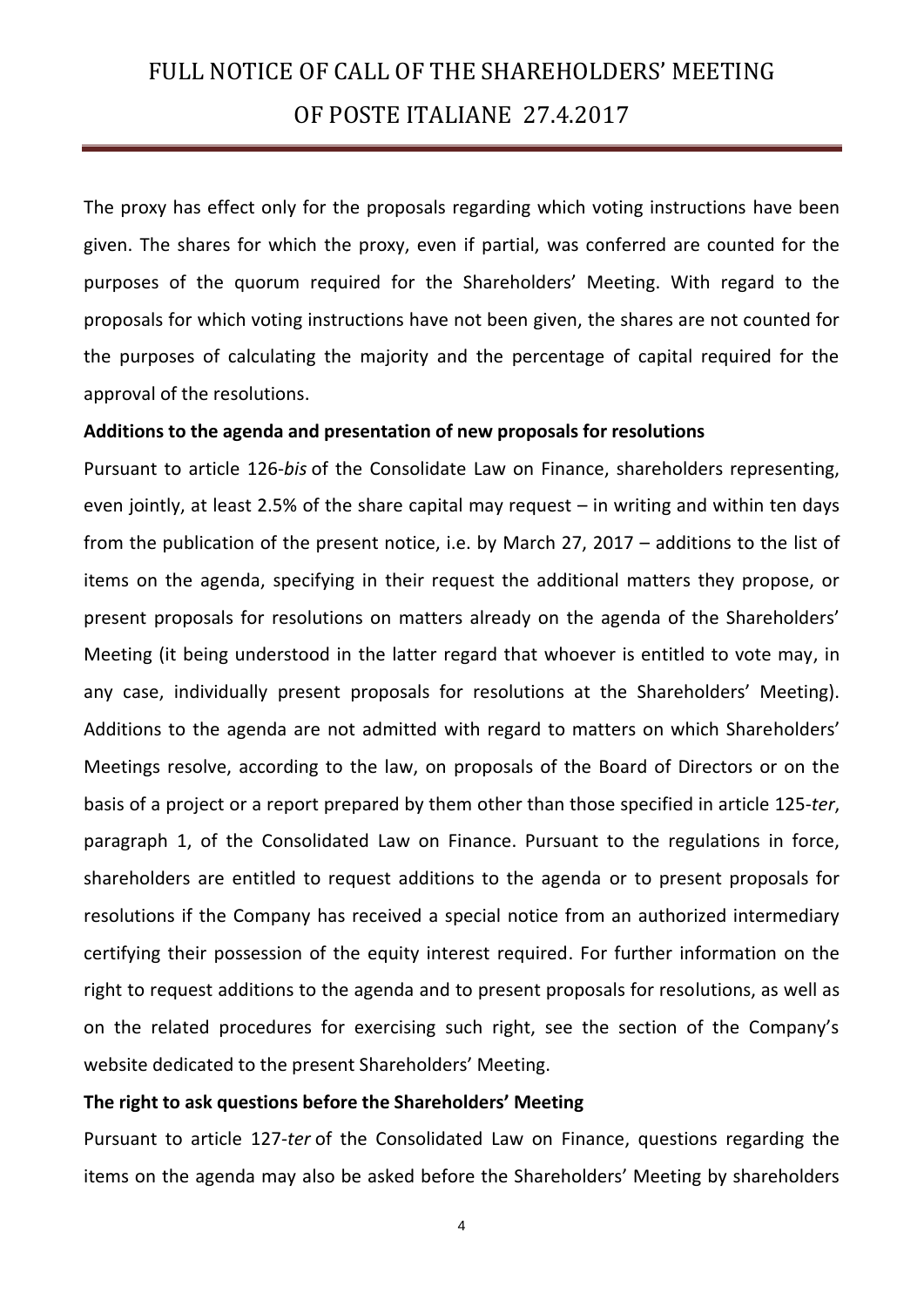who are entitled to vote and on behalf of whom the Company has received a special notice from an authorized intermediary pursuant to the regulations in force. The questions of those who intend to avail themselves of such right must be received by the Company no later than three days before the date of the Shareholders' Meeting (i.e., by April 24, 2017). The questions received before the Shareholders' Meeting will be answered at latest during the Meeting itself, according to the procedures established at that time. For further information on the right to ask questions before the Shareholders' Meeting and on the procedures for exercising such right, see the section of the Company's website dedicated to the present Shareholders' Meeting.

#### **Election of the Board of Directors**

Pursuant to the Consolidated Law on Finance and the corporate bylaws, the members of the Board of Directors are elected by slating vote. With this respect the expiring Board of Directors has put forward, upon proposal of the Nomination Committee, guidelines on the size and composition of the new Board of Directors, in compliance with recommendations of Article 1.C.1, letter h), of the Corporate Governance Code for listed companies. These guidelines can be consulted on the Company's web site (www.posteitaliane.it).

Only shareholders who, alone or together with other shareholders, result to own at least 1% of the company's share capital are entitled to file a slate.

Preparation, filing and publication of the slates shall be performed in compliance with Article 14 of the corporate bylaws, to which is made reference to for what not expressly provided for here below.

With reference to the preparation of the slates and the composition of the Board of Directors, it shall be noted that:

 pursuant to Article 147-*quinquies* of the Consolidated Law on Finance, the directors of listed companies must possess the requirements of integrity required for statutory auditors of listed companies, provided by Article 2 of the Decree of the Ministry of Justice, No. 162 of March 30, 2000;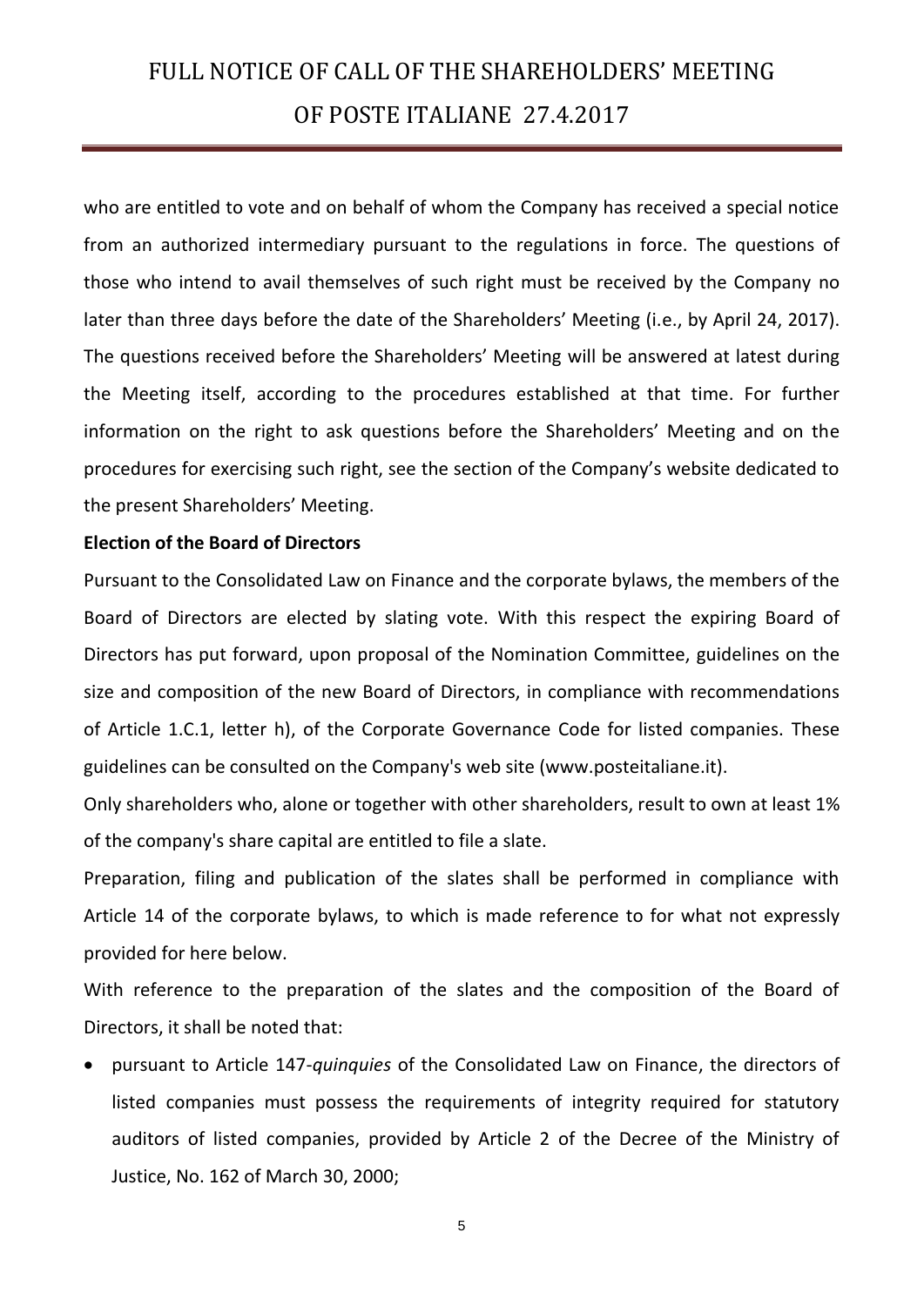- in addition to the above, the candidates to the office of director must possess the requirements of integrity, including the absence of causes of ineligibility or forfeiture, pursuant to Article 14.3 of the corporate bylaws, as well as the additional requisites specified in the law and regulations in force, in the Bank of Italy's Supervisory Regulations applicable to Poste Italiane and in the corporate bylaws;
- pursuant to Article 14.4, seventh paragraph, of the corporate bylaws, each slate must include at least two candidates possessing the requirements of independence established by the law (i.e., those provided for the statutory auditors of listed companies), distinctly mentioning such candidates and listing one of them as first in the slate;
- pursuant to Article 14.4, eight paragraph, of the corporate bylaws, the slates which contain a number of candidates equal to or above three shall also include at least one of the candidates of the less-represented gender in one of the first two positions of the slate;
- in the event that Directors leave office before the end of their term, Article 14.5 of the corporate bylaws provides for a mechanism of mandatory cooptation requiring that, whenever possible, such Directors are to be replaced by other candidates belonging to the same slate of the Directors who have left their office;
- in compliance with the recommendations of the Corporate Governance Code for listed companies, the Company adopted a specific policy regarding the maximum number of offices that its members may hold in the boards of directors of other companies of significant size in order to ensure that the persons concerned have sufficient time to effectively perform the role they have in the Board of Directors of Poste Italiane S.p.A.; the document containing this policy can be consulted on the Company's website (www.posteitaliane.it).

Pursuant to Article 147-*ter* of the Consolidated Law on Finance, the slates – together with the necessary documentation – shall be filed no later than twenty-five days before the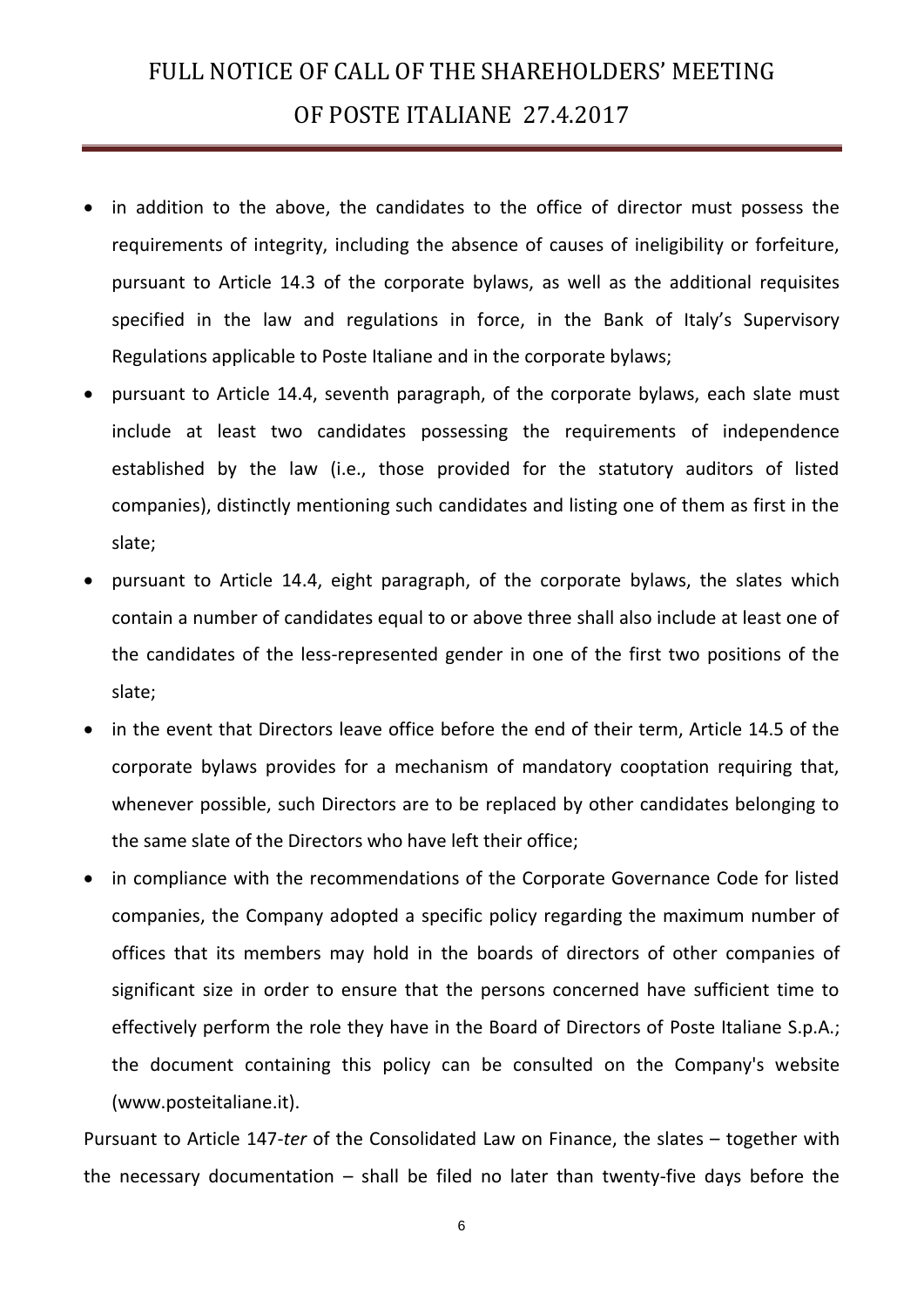Meeting; however, considering that such term would end on a non-working day (i.e. April 2, 2017), it will be postponed to the day after, with deadline on April 3, 2017. The slates shall be filed as follows: (i) through delivery by hand of the documentation to Poste Italiane S.p.A.'s Legal and Corporate Affairs/Corporate Affairs Function (at Via dei Crociferi n. 23 - 00187 Rome, from Monday to Friday from 10 a.m. to 5 p.m.), or (ii) by email to the certified address affari.societari@pec.posteitaliane.it, or (iii) via fax to +39 06 59585733; together with the filing of the slates, information allowing for the identification of the persons submitting the slates shall also be provided.

The ownership of the minimum percentage of the share capital of the Company required to submit the slates is determined according to the shares that are registered in the name of the shareholder on the date on which the slates are filed with the Company. The relevant certificate, issued by an authorized intermediary, may also be provided after the filing of the slates but, in any case, no later than twenty-one days before the date of the Meeting (i.e. by April 6, 2017, this being the deadline for the Company to publish the slates).

Slates shall be filed with the Company together with the declarations of the individual candidates under which they accept their candidacy and certify, under their own responsibility, the absence of any cause of ineligibility e incompatibility, as well as their satisfaction of the requirements for their respective offices specified by the law and regulations in force, by the Bank of Italy's Supervisory Regulations applicable to Poste Italiane and by the corporate bylaws, and the additional documentation required by Article 144-*octies*, paragraph 1, letter b) of Consob Resolution No. 11971 of May 14, 1999.

Please note that the Corporate Governance Code for listed companies recommends to file the slates together with the candidates' declaration of possession of the independence requirements set forth in Article 3 of the same Code, if that is the case.

Please be advised that those who submit a minority slate are also subject to the recommendations made by Consob in Communication No. DEM/9017893 of February 26, 2009.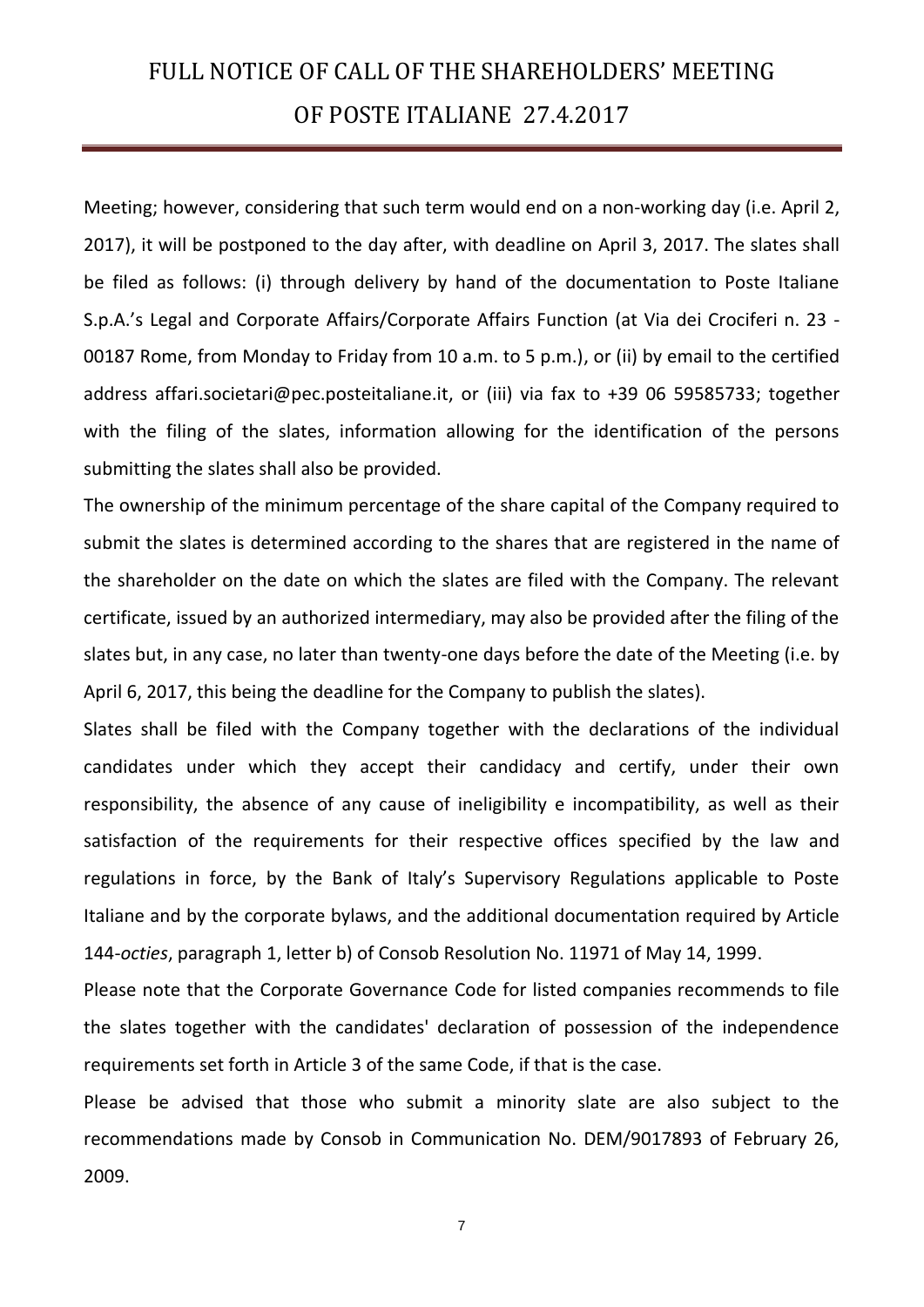Finally, pursuant to the corporate bylaws, for the purposes of identifying the Directors to be elected, the candidates designated on the slates that have obtained a number of votes amounting to less than half of the percentage required for the presentation of the same slates shall not be taken into account.

#### **Appointment of an Alternate Auditor**

It shall be noted that, pursuant to Article 25.2, tenth paragraph, of the corporate bylaws, as to the appointment of the Alternate Auditor necessary for the integration of the Board of Statutory Auditors currently in office – following the resignation by the Alternate Auditor appointed by the Shareholders' Meeting on May 24, 2016 form the slate of candidates presented by the minority shareholders – the present ordinary Shareholders' Meeting must resolve with the majority required by the law (without applying the "slate voting" procedure), in any case in a manner that ensures a composition of the Board of Statutory Auditors in accordance with the relevant legal, regulatory and administrative provisions and is also able to ensure compliance with the principle of representation of minorities and the laws in force concerning gender balance.

The candidates for the office of Statutory Auditor must possess the requisites of integrity and professional competence prescribed for the statutory auditors of companies with listed shares by the Minister of Justice's Decree n. 162 of March 30, 2000, as supplemented by the provisions of article 25.1 of the corporate bylaws, as well as the additional requisites specified in the law and regulations in force and in the Bank of Italy's Supervisory Regulations applicable to Poste Italiane. As far as the situations of ineligibility and the limits on the number of offices as directors or statutory auditors that may be held by members of the Board of Statutory Auditors is concerned, the provisions of the law and of regulations in force apply.

The shareholders who intend to make proposals for the appointment of the Alternate Auditor are requested to present their candidates, accompanied by:

(i) a declaration of the Shareholders other than those who possess a controlling equity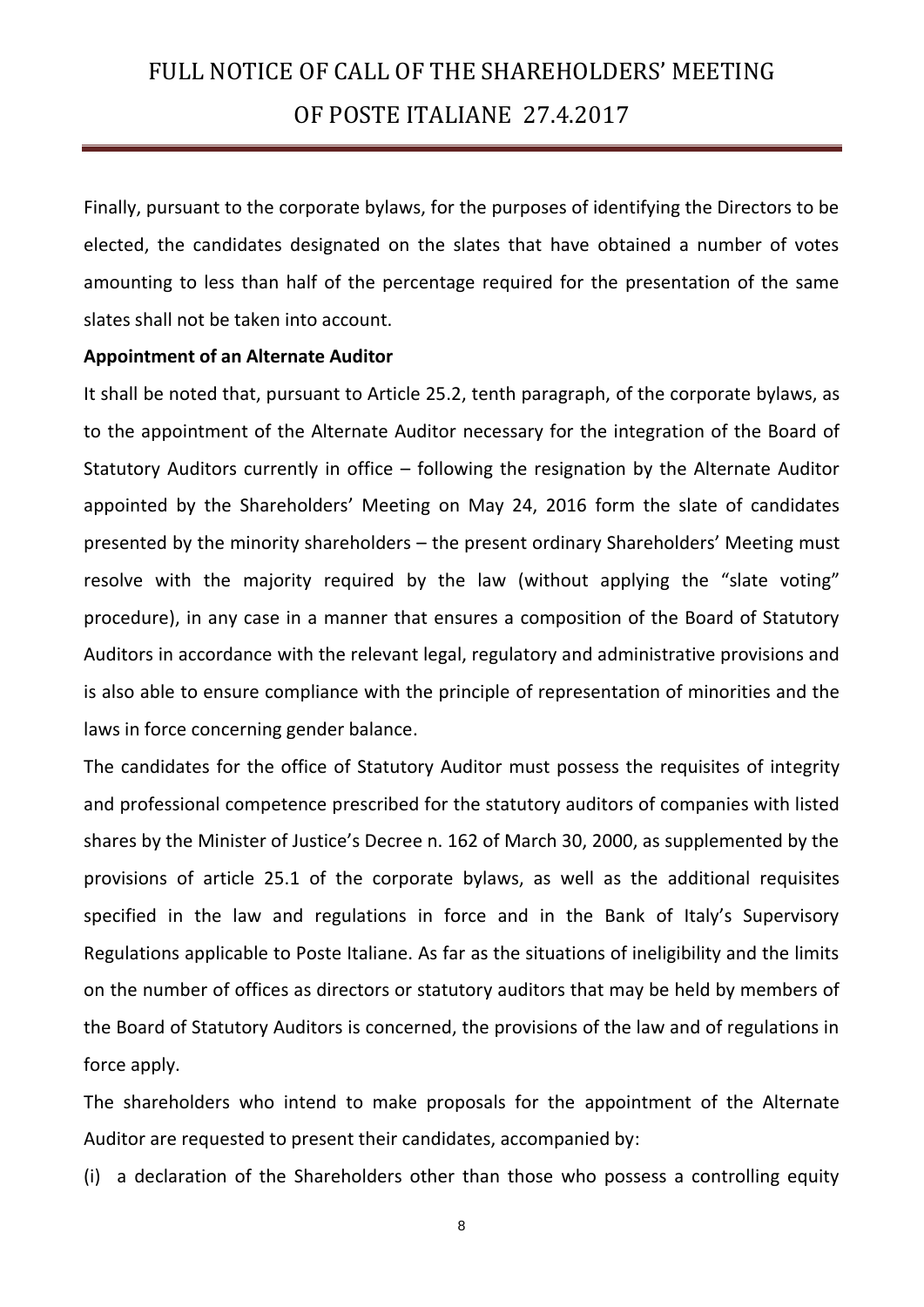interest, or one representing a relative majority, attesting the absence of relations of affiliation with the latter provided for by article 144-*quinquies* of Consob Issuer Regulation n. 11971/99;

(ii) exhaustive information on the personal and professional characteristics of the candidates, as well as a declaration by the aforesaid candidates attesting their possession of the requisites of professional competence, integrity, and independence prescribed by the law, including regulations, and their acceptance of the candidacy. Considering that, pursuant to article 2400, last paragraph, of the Italian Civil Code, at the time of their appointment and before they accept the office, the Shareholders' Meeting must be informed of the offices the Statutory Auditors hold on the boards of directors and the boards of statutory auditors of other companies, as well as considering the provisions of article 148-*bis* of the Consolidated Law on Finance, Shareholders presenting slates are requested to furnish a special declaration in this regard as part of the résumé, and are urged to ensure that it is updated until the day of the Shareholders' Meeting;

(iii) appropriate documentation certifying the title of shareholders.

In order to enable the participants in the Shareholders' Meeting to express an informed vote on the basis of the aforesaid information, the shareholders who intend to present proposals for the appointment of an Alternate Auditor are requested to file the related candidacies, together with the documentation referred to above, (i) through delivery by hand at Poste Italiane S.p.A.'s *Legal and Corporate Affairs/Corporate Affairs* Function (at Via dei Crociferi n. 23 - 00187 Rome, from Monday to Friday from 10 a.m. to 5 p.m.) - ref. "Appointment of an Alternate Auditor" - or (ii) via fax to +39 06 59585733, or (iii) electronically to the certified mail address affari.societari@pec.posteitaliane.it, if possible by April 3, 2017, thus allowing the Company to promptly make the aforesaid documentation available to the public at its registered office, at Borsa Italiana S.p.A., and on the corporate website [\(www.posteitaliane.it\)](http://www.posteitaliane.it/).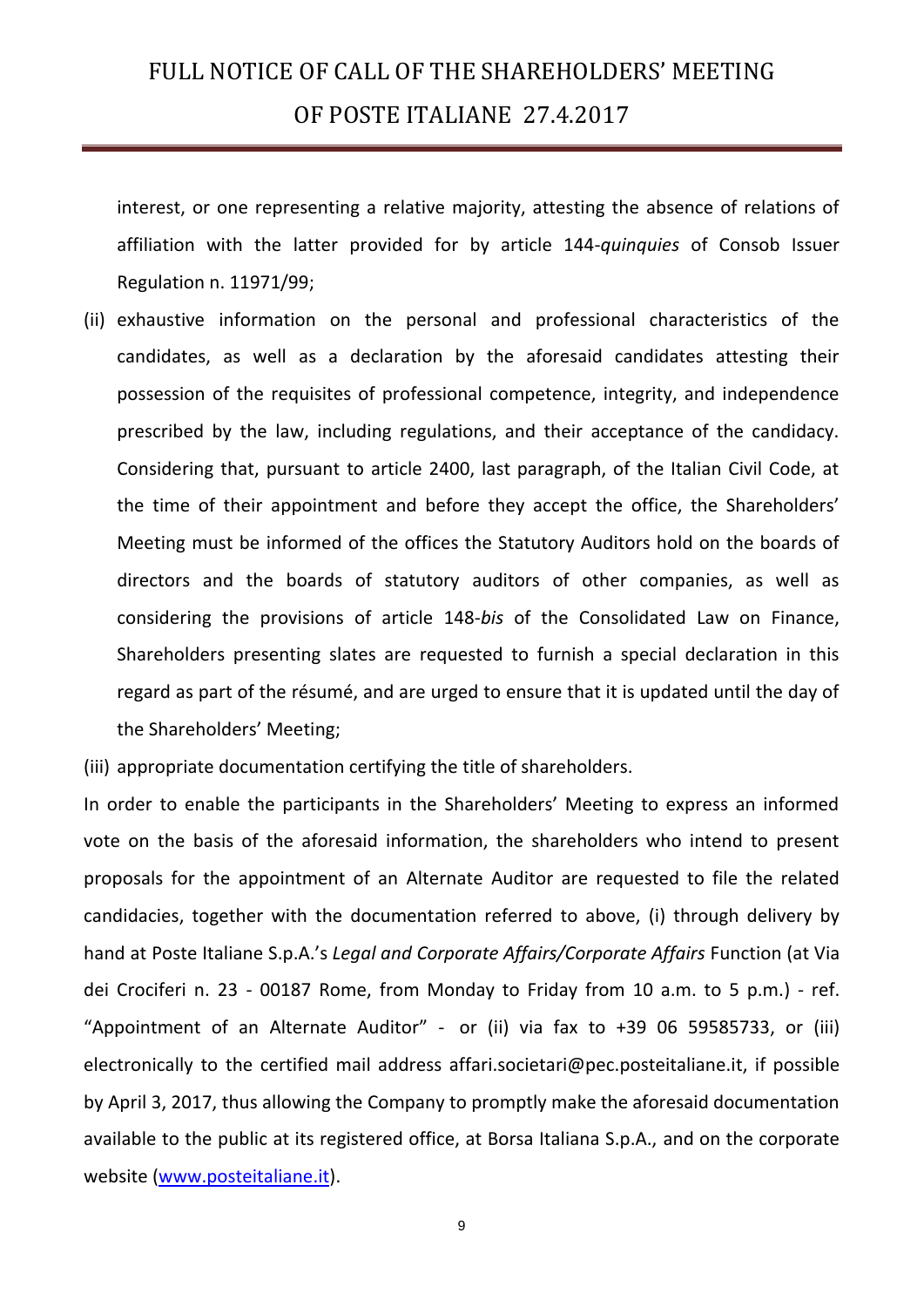The foregoing being understood, the candidacies – together with the documentation previously indicated – must be formally presented at the Shareholders' Meeting before they may be put to a vote according to the following procedures:

- each candidate will be voted in numerical order with regard to the amount of share capital supporting him or her when the candidacy is presented at the Shareholders' Meeting;
- each shareholder entitled to vote may vote for no more than one candidate, and any vote expressed in favor of additional candidates will not be considered;
- the first candidate to have obtained an absolute majority of the share capital represented at the Shareholders' Meeting when the voting on item 8 on the agenda takes place will be considered approved;
- therefore, once one of the candidate presented at the Shareholders' Meeting has obtained an absolute majority of the share capital represented at the Shareholders' Meeting when the voting on item 8 on the agenda takes place, it would be superfluous to vote on the other candidates presented.

For further information on the appointment of an Alternate Auditor please refer to the explanatory report of the Board of Directors regarding this item on the agenda that will be made available pursuant to the terms and modalities set forth under applicable laws.

#### **Documentation**

The documentation concerning the items on the agenda provided for by the law and regulations – including, among other things, the reports on the matters on the agenda and the related resolutions proposed, as well as the annual financial report  $-$  will be made available to the public, within the time limits provided for by the law, at the Company's registered office, in the section of its website [\(www.posteitaliane.it\)](http://www.poste.it/) dedicated to the present Shareholders' Meeting, and at the authorized storage mechanism "eMarket STORAGE" ([www.emarketstorage.com\)](http://www.emarketstorage.com/). The Shareholders and, if not the same, the persons entitled to attend the Shareholders' Meeting have a right to request a copy of it.